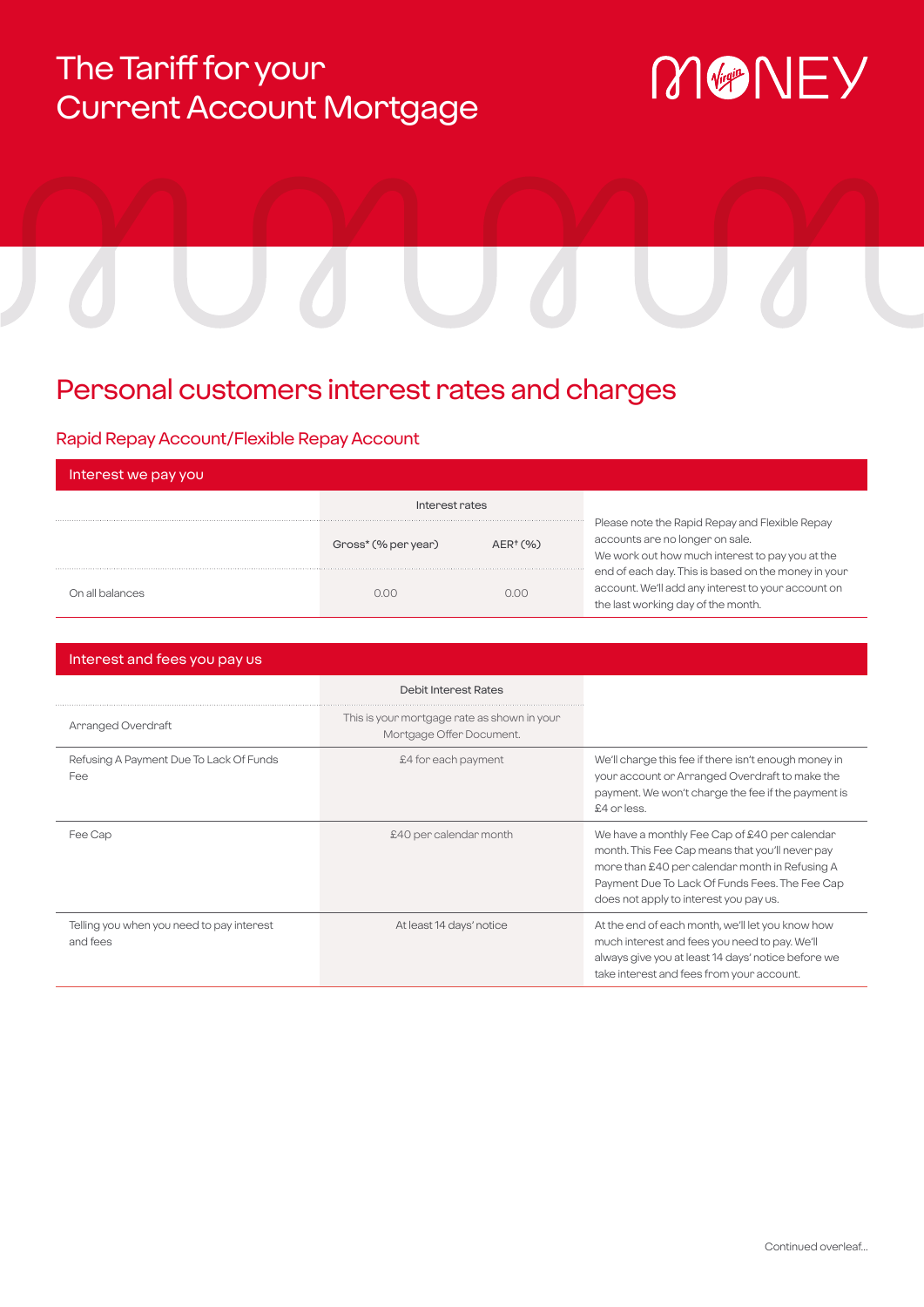| Using your debit card                                |      |                                           |  |  |
|------------------------------------------------------|------|-------------------------------------------|--|--|
| Type of payment using your card                      |      | What we charge                            |  |  |
| Cash withdrawal in foreign currency outside the UK   |      | No charge                                 |  |  |
| Cash withdrawal in pounds outside the UK             |      |                                           |  |  |
| Debit card payment in a foreign currency             |      |                                           |  |  |
| Debit card payment to a company based outside the UK |      | No charge                                 |  |  |
| Your daily card limit                                |      |                                           |  |  |
| Card type                                            | Cash | Debit card payments in a foreign currency |  |  |
| Online contactless debit card                        | £350 | £5,000                                    |  |  |
| Online non-contactless debit card                    | £350 | £5,000                                    |  |  |
| Contactless debit card                               | £500 | £10,000                                   |  |  |

The cash withdrawal limits in the table above apply whether you're in the UK or abroad.

You might be able to take out more cash in one of our Stores.

If you aren't sure which type of card you have, or have any questions about your limits, let us know.

We can set other limits or change any limits on your account. You can always ask us what they are.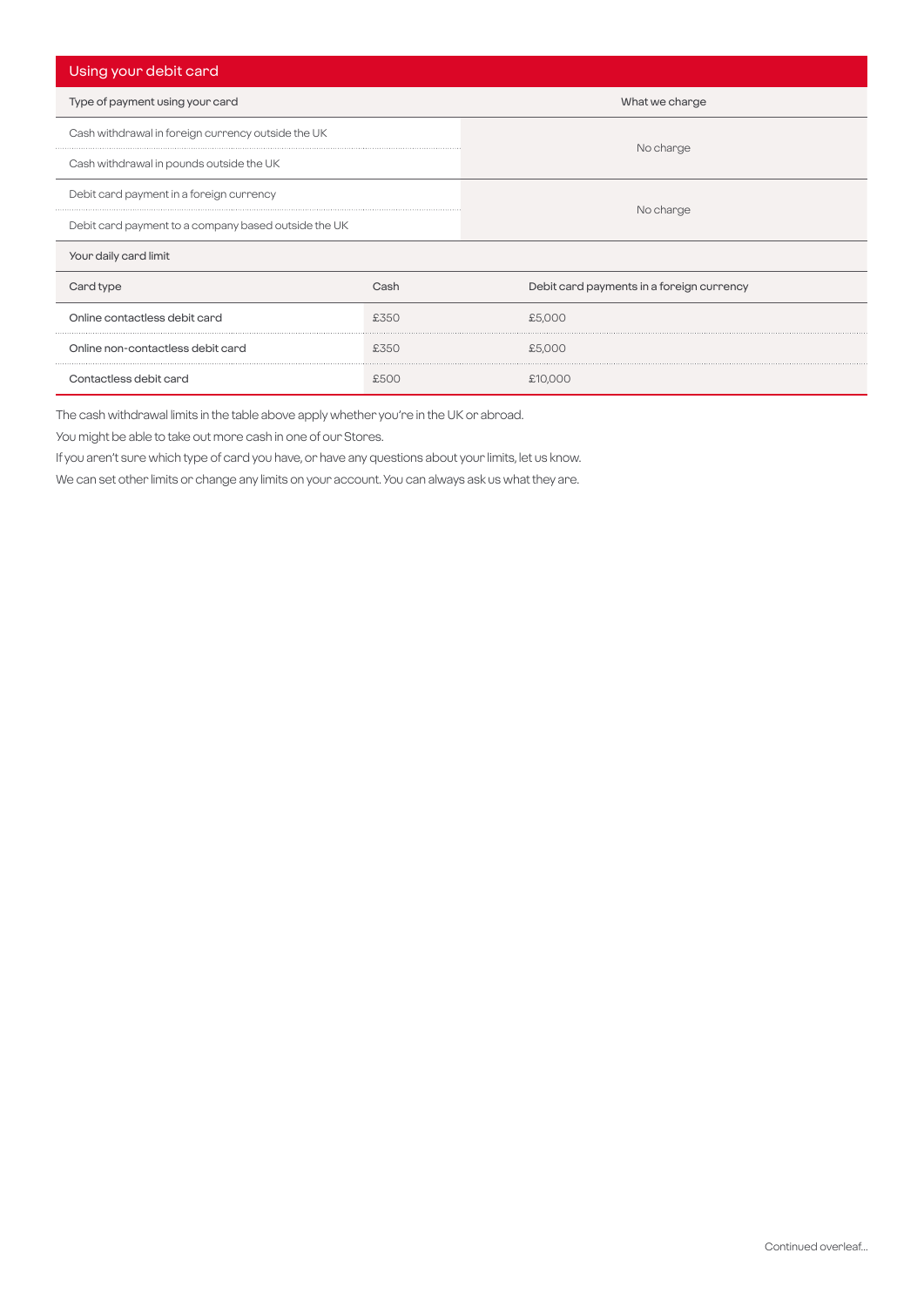# Private Customers interest rate and charges

# Rapid Repay Private Account and Flexible Repay Private Account

#### Fee for maintaining the account

A monthly fee of £25 is charged for your private banking service which includes access to a named Private Manager who will assist you with your more complex financial needs and a Private Direct telephony team who are on hand to help with your day-to-day banking requirements.

| Interest we pay you |                              |               |                                                                                                                                                                                                                                                                                                                                                    |  |  |  |
|---------------------|------------------------------|---------------|----------------------------------------------------------------------------------------------------------------------------------------------------------------------------------------------------------------------------------------------------------------------------------------------------------------------------------------------------|--|--|--|
|                     | <b>Credit Interest Rates</b> |               | Please note the Rapid Repay Private and Flexible<br>Repay Private Accounts are no longer on sale.                                                                                                                                                                                                                                                  |  |  |  |
|                     | Gross* (% per year)          | $AER^{+}(% )$ | The gross rate of interest payable on this account<br>is 1% below the Bank of England base rate and will<br>change as that base rate changes in the manner                                                                                                                                                                                         |  |  |  |
| On all balances     | 0.25                         | 0.25          | described in the account Terms and Conditions.<br>Credit interest will be paid if the balance of your<br>Rapid Repay Private Account or Flexible Repay<br>Private Account is in credit.<br>Interest we pay you is calculated on the cleared<br>credit balance on a daily basis and credited to<br>accounts on the last business day of each month. |  |  |  |

| Interest and fees you pay us                          |                                                                         |                                                                                                                                                                                                                                                                                                                                                                                                                                                                                                                                                                                                                                                                                                                                                                 |
|-------------------------------------------------------|-------------------------------------------------------------------------|-----------------------------------------------------------------------------------------------------------------------------------------------------------------------------------------------------------------------------------------------------------------------------------------------------------------------------------------------------------------------------------------------------------------------------------------------------------------------------------------------------------------------------------------------------------------------------------------------------------------------------------------------------------------------------------------------------------------------------------------------------------------|
|                                                       | <b>Debit Interest Rates</b>                                             |                                                                                                                                                                                                                                                                                                                                                                                                                                                                                                                                                                                                                                                                                                                                                                 |
| Arranged Overdraft Interest Rate                      | This is your mortgage rate as shown in your<br>Mortgage Offer Document. |                                                                                                                                                                                                                                                                                                                                                                                                                                                                                                                                                                                                                                                                                                                                                                 |
| Refusing A Payment Due To Lack Of Funds<br>Fee        | £4 for each payment                                                     | This fee will be charged when we refuse a payment<br>from your account because there is not enough<br>money in it (or it would take you past your Arranged<br>Overdraft limit), and we refuse your request for an<br>Unarranged Overdraft. We will not charge this fee if<br>the value of the payment that is refused is £4 or less.                                                                                                                                                                                                                                                                                                                                                                                                                            |
| Fee Cap                                               | £40 per calendar month                                                  | We have a monthly Fee Cap of £40 per calendar<br>month. This Fee Cap means that you'll never pay<br>more than £40 per calendar month in Refusing A<br>Payment Due To Lack Of Funds Fees. The cap does<br>not apply to debit interest.                                                                                                                                                                                                                                                                                                                                                                                                                                                                                                                           |
| Telling you when you need to pay interest<br>and fees | At least 14 days' notice                                                | Where the 'Fee For Maintaining The Account' is<br>the only fee or charge being applied, we will not<br>provide you with any further notice, this fee will be<br>collected from your account within five (5) working<br>days of the twenty-fifth (25) day of each month and<br>it will be shown separately on your statement.<br>However, if in addition to the 'Fee For Maintaining<br>The Account' you also incur any Refusing A Payment<br>Due to Lack of Funds Fee or debit interest, we will<br>issue you a monthly summary at the end of each<br>calendar month, giving you at least 14 days' notice<br>before these charges are applied to your Account<br>and it will include details of the Fee For Maintaining<br>The Account in this monthly summary. |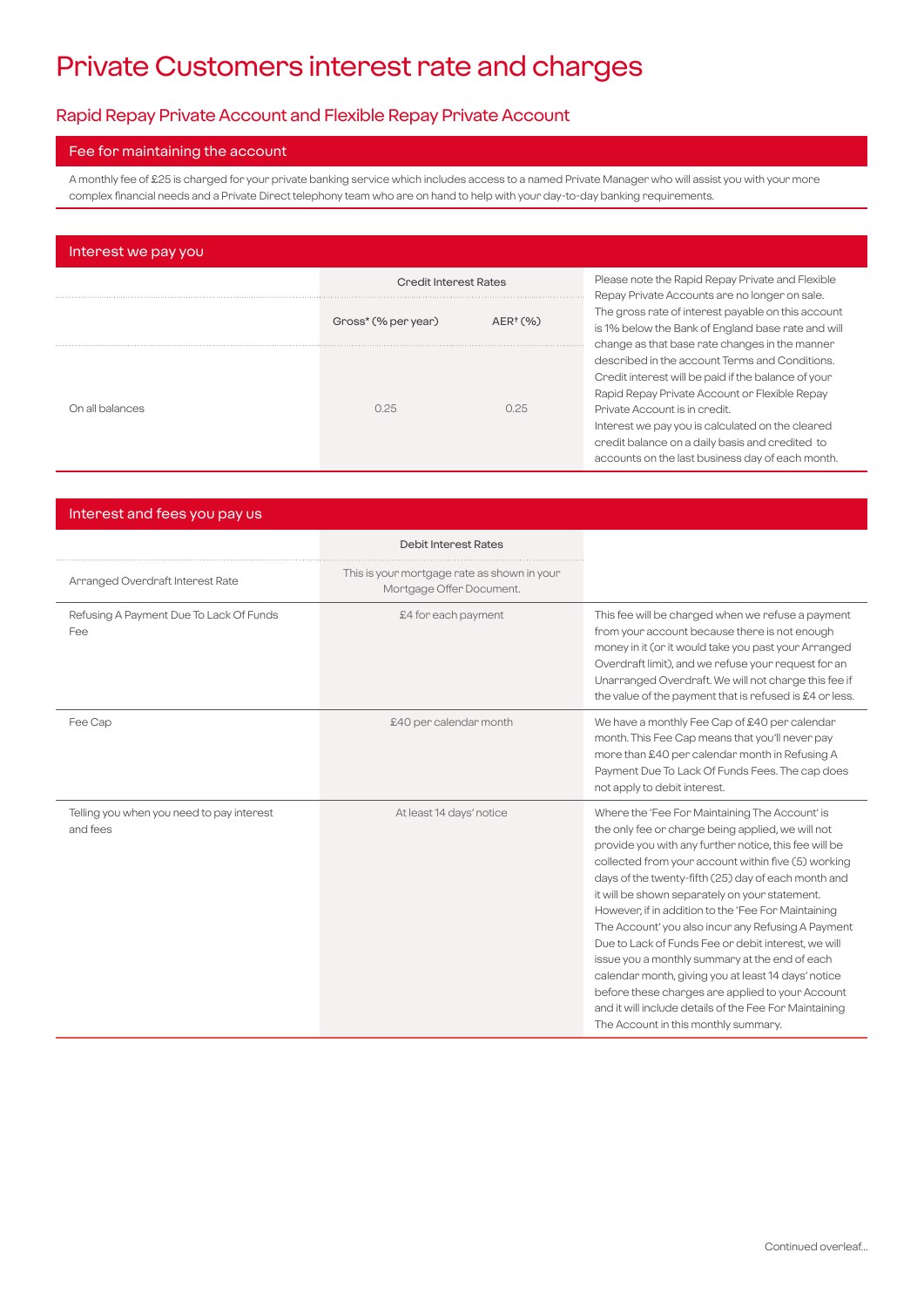| Using your debit card                                |      |                                           |  |  |
|------------------------------------------------------|------|-------------------------------------------|--|--|
| Type of payment using your card                      |      | What we charge                            |  |  |
| Cash withdrawal in foreign currency outside the UK   |      |                                           |  |  |
| Cash withdrawal in pounds outside the UK             |      | No charge                                 |  |  |
| Debit card payment in a foreign currency             |      |                                           |  |  |
| Debit card payment to a company based outside the UK |      | No charge                                 |  |  |
| Your daily card limit                                |      |                                           |  |  |
| Card type                                            | Cash | Debit card payments in a foreign currency |  |  |
| Online contactless debit card                        | £350 | £5,000                                    |  |  |
| Online non-contactless debit card                    | £350 | £5,000                                    |  |  |
| Contactless debit card                               | £500 | £10,000                                   |  |  |

The cash withdrawal limits in the table above apply whether you're in the UK or abroad.

You might be able to take out more cash in one of our Stores.

If you aren't sure which type of card you have, or have any questions about your limits, let us know.

We can set other limits or change any limits on your account. You can always ask us what they are.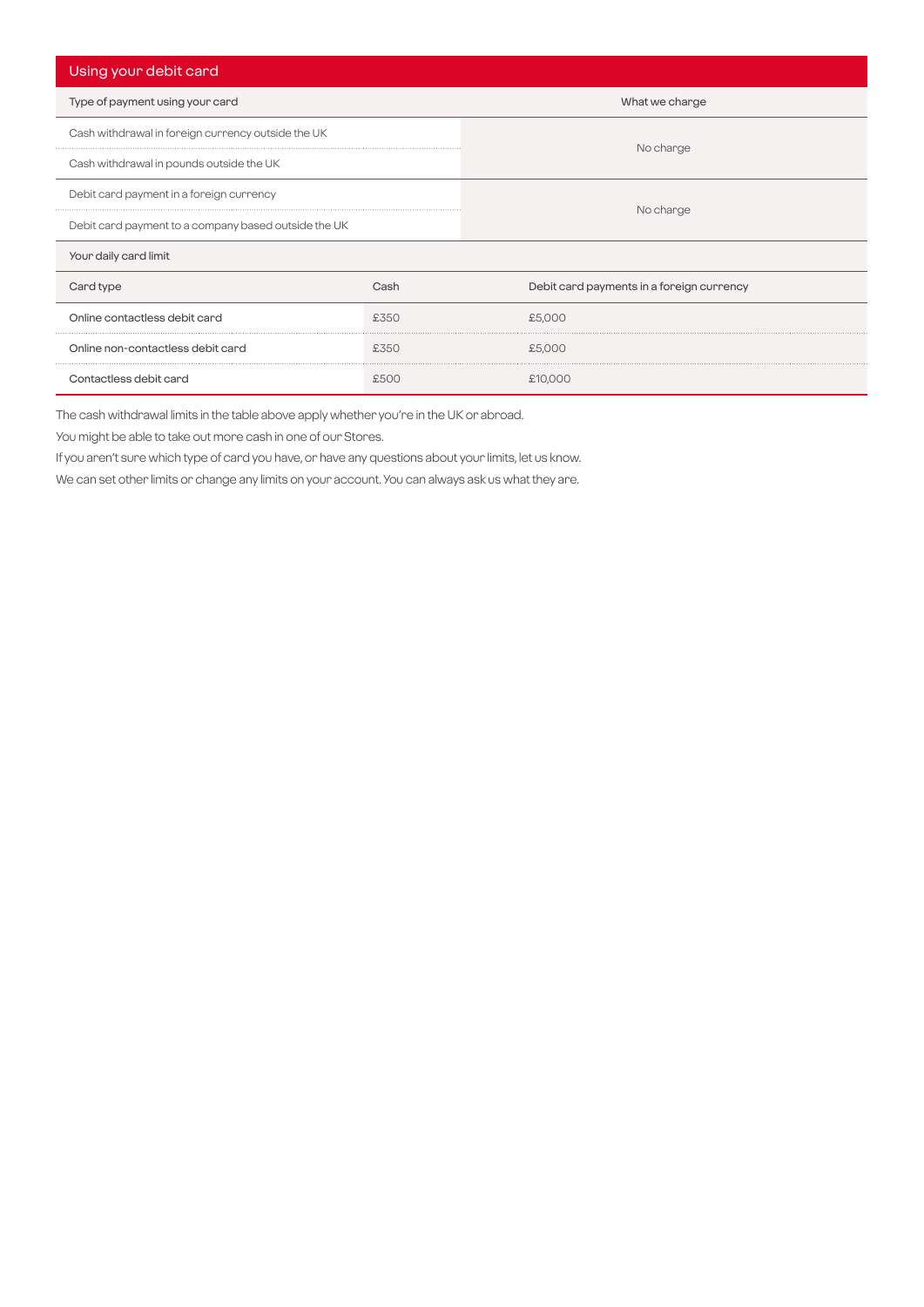# Applicable to all accounts detailed in this Tariff

| Other things you may be charged for                                            |                                                                           |                                                              |                     |           |  |
|--------------------------------------------------------------------------------|---------------------------------------------------------------------------|--------------------------------------------------------------|---------------------|-----------|--|
| Bankers draft (up to and including £100,000)                                   |                                                                           | £30 for each draft                                           |                     |           |  |
| Cancelling a cheque                                                            |                                                                           |                                                              | £10 for each cheque |           |  |
| Duplicate statement (If you ask for an extra copy of a paper statement)        |                                                                           | £5 for each additional statement                             |                     |           |  |
| Receiving money from outside the UK (sometimes called Inward Foreign Payments) |                                                                           |                                                              |                     |           |  |
| <b>Transaction Type</b>                                                        | Location                                                                  | Currency                                                     |                     | Fee       |  |
| <b>SEPA</b>                                                                    |                                                                           |                                                              |                     | No charge |  |
|                                                                                |                                                                           | All currencies including Sterling up to £100 (or equivalent) |                     | No charge |  |
| Within the FFA<br><b>SWIFT</b>                                                 | Currency is Euro, Swedish Krona or Romanian Leu over £100 (or equivalent) | No charge                                                    |                     |           |  |
|                                                                                | All remaining currencies including Sterling over £100 (or equivalent)     | £7                                                           |                     |           |  |
|                                                                                | Outside the EEA                                                           | All currencies up to £100 (or equivalent)                    |                     | No charge |  |
| SWIF <sub>1</sub>                                                              |                                                                           | All currencies over £100 (or equivalent)                     |                     | £7        |  |

| Cut off times for sending money                                                                                             |                                 |                                  |                                  |                                                   |  |
|-----------------------------------------------------------------------------------------------------------------------------|---------------------------------|----------------------------------|----------------------------------|---------------------------------------------------|--|
| Payment type                                                                                                                | Store <sup>^</sup>              | Internet banking                 | Mobile banking                   | Telephone banking                                 |  |
| Internal transfer<br>This includes moving money to some other<br>accounts that you hold with us. Ask for<br>more details.   | 16:00                           | 23:59                            | 23:59                            | 23:59                                             |  |
| <b>Faster Payments</b><br>Your money will usually arrive the same<br>day, and if not by the end of the next<br>working day. | You can't do this in<br>a Store | 23:59                            | 23:59                            | 23:59                                             |  |
| Payment set for a future date                                                                                               | You can't do this in<br>a Store | 23:59 on previous<br>working day | 23:59 on previous<br>working day | 23:59 on previous<br>working day                  |  |
| <b>CHAPS</b><br>Your money is guaranteed to arrive the<br>same day if you send it before the cut-off<br>on a working day.   | 16:00                           | You can't do this<br>online      | You can't do this in<br>the app  | You can't do this<br>through telephone<br>banking |  |
| Sending money outside the UK                                                                                                | 11:00                           | You can't do this<br>online      | You can't do this in<br>the app  | You can't do this<br>through telephone<br>banking |  |

^Not all services are available in every Store. The cut-off time will also depend what time the Store shuts that day.

### If you are unable to pay your mortgage

Details of the charges we may apply if you are unable to pay your mortgage are detailed on your mortgage tariff.